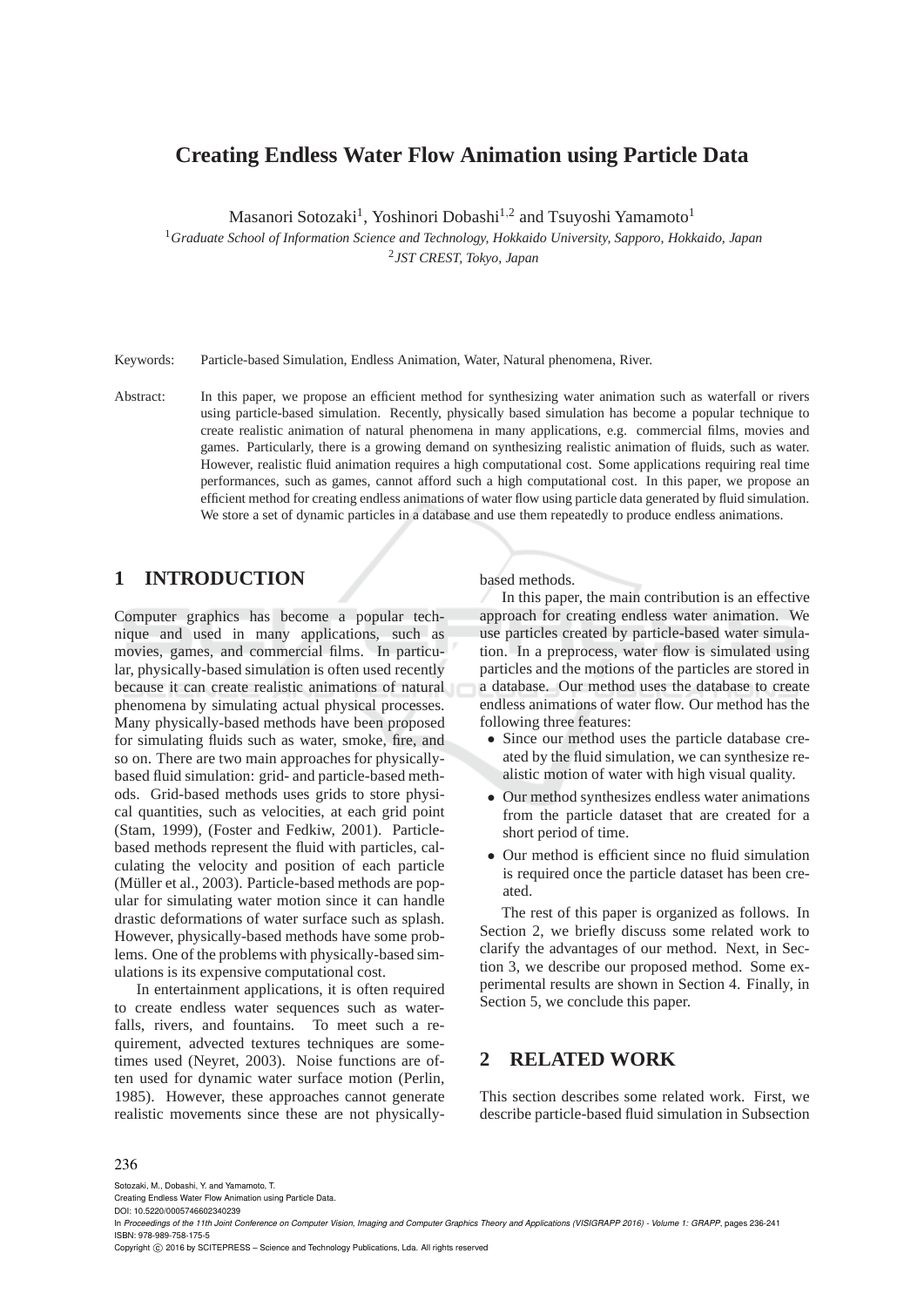

Figure 1: Overview of our method.

2.1. Next, we describe image-based methods for creating endless water animation in Subsection 2.2.

### **2.1 Particle-based Fluid Simulation**

Using fluid simulation can generate realistic fluid animation. Particle-based simulations are popular for water simulation. Müller et al. proposed a particlebased simulation called Smoothed Particle Hydrodynamics (SPH) method (Müller et al., 2003). This method discretizes the fluid with particles, and solve Navier-Stokes equations to calculate water motions. Koshizuka et al. proposed Moving Particle Semiimplicit (MPS) mehod for handling incompressible fluids (Koshizuka and Oka, 1996). Zhu et al. developed a method called Fluid-Implicit-Particle (FLIP) which combines grid and particle based simulations (Zhu and Bridson, 2005). This method reduces errors by using particles for the advection process in fluid simulation. Recently, many methods have been proposed to improve the SPH method. Becker et al. proposed a method that enforces incompressibllity for SPH simulation (Becker and Teschner, 2007). Solenthaler et al. improved SPH to take long time steps (Solenthaler and Pajarola, 2009). Müller et al. proposed Position Based Dynamics (PBD) method (Müller et al., 2007). Macklin et al. proposed Position Based Fluids (PBF) using PBD for particlebased simulation (Macklin and Müller, 2013). This is suitable for parallelization using Graphics Processing Unit (GPU). Nugjgar et al. proposed creating endless water surface animation using Markov-Type Vector Field (Nugjgar and Chiba, 2013). This method employ surface model, our method employs particle database approach.

### **2.2 Image-based Methods**

While fluid simulation generates realistic animation, one of the problems is its high computational cost. This is especially problematic for creating highly realistic images by increasing the number of particles. An alternative approach to the fluid simulation is to use videos of real water flow. This subsection discusses some of those methods using videos. Bhat et al. proposed the method generating seamless endless animation (Bhat et al., 2004). This method is able to synthesize and edit endless 2D animation using 2D video input. Okabe et al. proposed fluid video synthesise method from single view image with fluid video databases (Okabe et al., 2011). Since this method uses 2D images, so it cannot handle free viewpoints. Many methods that reconstruct water surfaces from images were proposed (Yu and Quan, 2013), (Li et al., 2013), (Ihrke et al., 2005), (Hilsenstein, 2005). However, these cannot express dynamic animation such as splash since 2D images do not have geometric information. Since our method uses simulated particles, we can handle arbitrary viewpoints and dynamic motions of water.

## **3 OUR METHOD**

The proposed method is suitable for creating steady flows, such as river and waterfall. Figure 1 shows an overview of our method. As shown in Figure 1(a), we first creates the particle dataset by fluid simulation using the SPH method in a preprocess (Subsection 3.1).

### **3.1 Database Construction**

The database of particles is constructed by running the particle-based water simulation as a preprocess.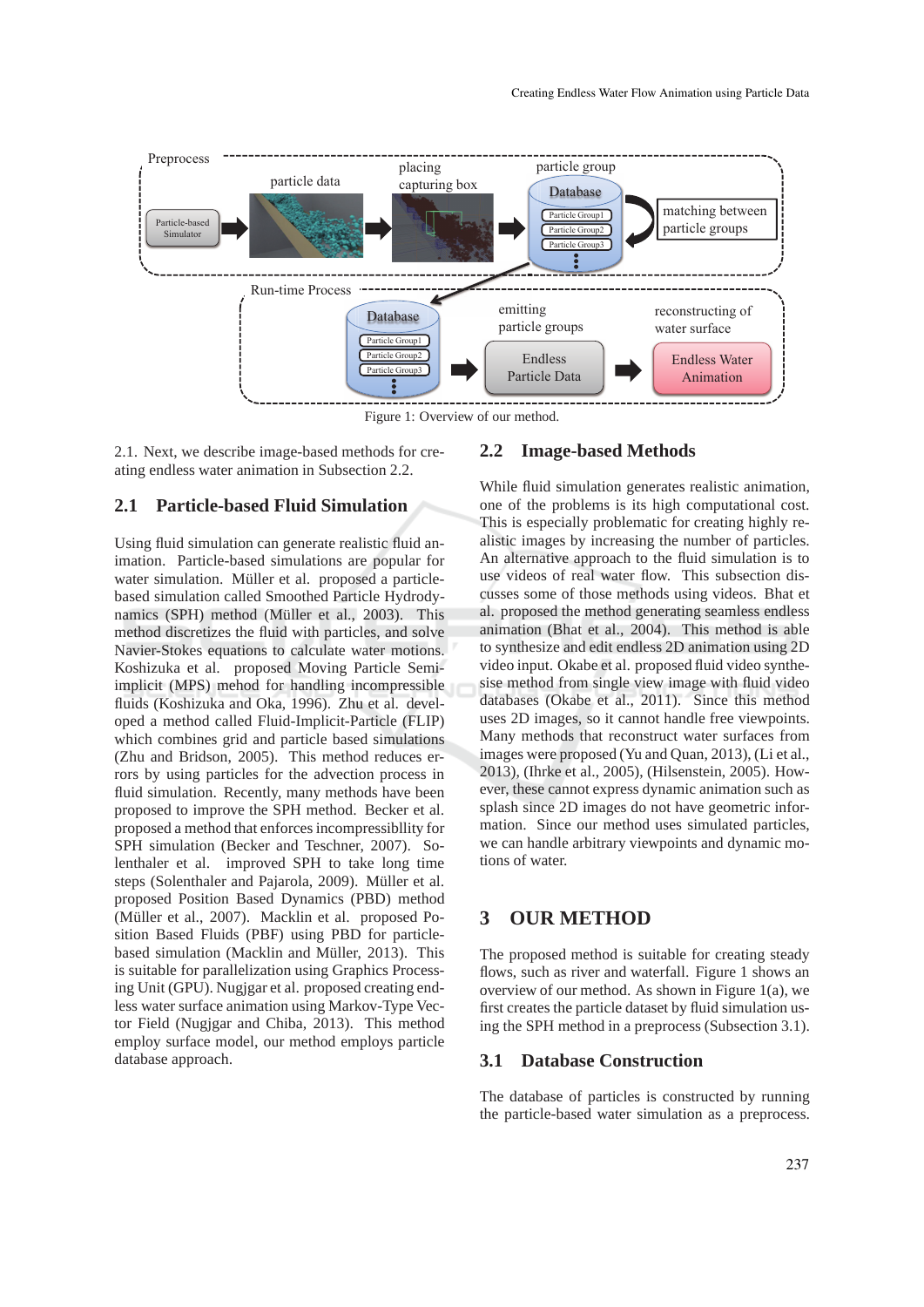Our method assumes steady flows such as streams and is not suitable for such a situation where water is poured into a glass. While simulation is running, we divide the particles into a set of groups, which we call *particle groups*. In the following, we explain how the particle groups are generated by using a 2D example shown in Figure 2. In order to simulate water flow, a particle emitter is placed at a position where the water flow begins. We also set a terminal boundary where particles are forcibly eliminated (see Fig. 2). The water flow is then simulated by computing the motions of the particles between the emitter and the terminal boundary. In order to create particle groups, a capturing box is placed at a user-specified position as shown in Fig. 2. At each time step of the simulation, our system checks the number of particles inside the capturing box. If the number exceeds *Nmin*, the particles in the box form a particle group. *Nmin* is specified by the user. The trajectories of the particles are recorded until they reach the terminal boundary. We repeat these processes until the number of particle groups reaches a user-specified number, M. In the following sections, let us denote *i*-th particle group by *S*<sup>*i*</sup>, where  $i = 0, 1, \dots, M - 1$ . 䝟䞊䝔䜱䜽䝹䝉䝑䝖



Figure 2: Creating particle groups.

#### **3.2 Similarity between Particle Groups**

Our method creates endless animation of water flow by repeatedly selecting a particle group and emitting the particles in the selected group. Our method selects the particle group sequentially based on the similarities between particle groups. This section explains the computation of the similarity between a pair of particle groups.

The similarity  $D_{ij}$  between two particle groups  $S_i$ and  $S_j$  is calculated in the following way. We use the distributions of the particles at the time step when they are in the capturing box. Although the numbers of particles in these groups are not necessarily the same, we assume that they are same. When the numbers



Figure 3: Creating endless water animation.

are different, we apply a clustering algorithm to one of the groups containing larger number of particles so that the number of clusters becomes the same as the number of the particle of the other group. Next, we compute a perfect matching between the particles in  $S_i$  and those in  $S_i$  such that the following cost function is minimized.

$$
\sum_{i,j} ||x_i - x_j||^2,
$$
 (1)

where  $x_i$  and  $x_j$  are positions of the corresponding particles *i* and *j* in the matching between  $S_i$  and  $S_j$ , respectively. This problem is equivalent to the minimum assignment problem. Our method solves this problem using Hungarian method (Kuhn, 1955). We use the minimum cost as the similarity  $D_{ij}$ .

#### **3.3 Creating Endless Animation**

We explain our method for creating endless animation of water flow by using Figure 3. Figure 3 shows a two-dimensional example for simplicity and uses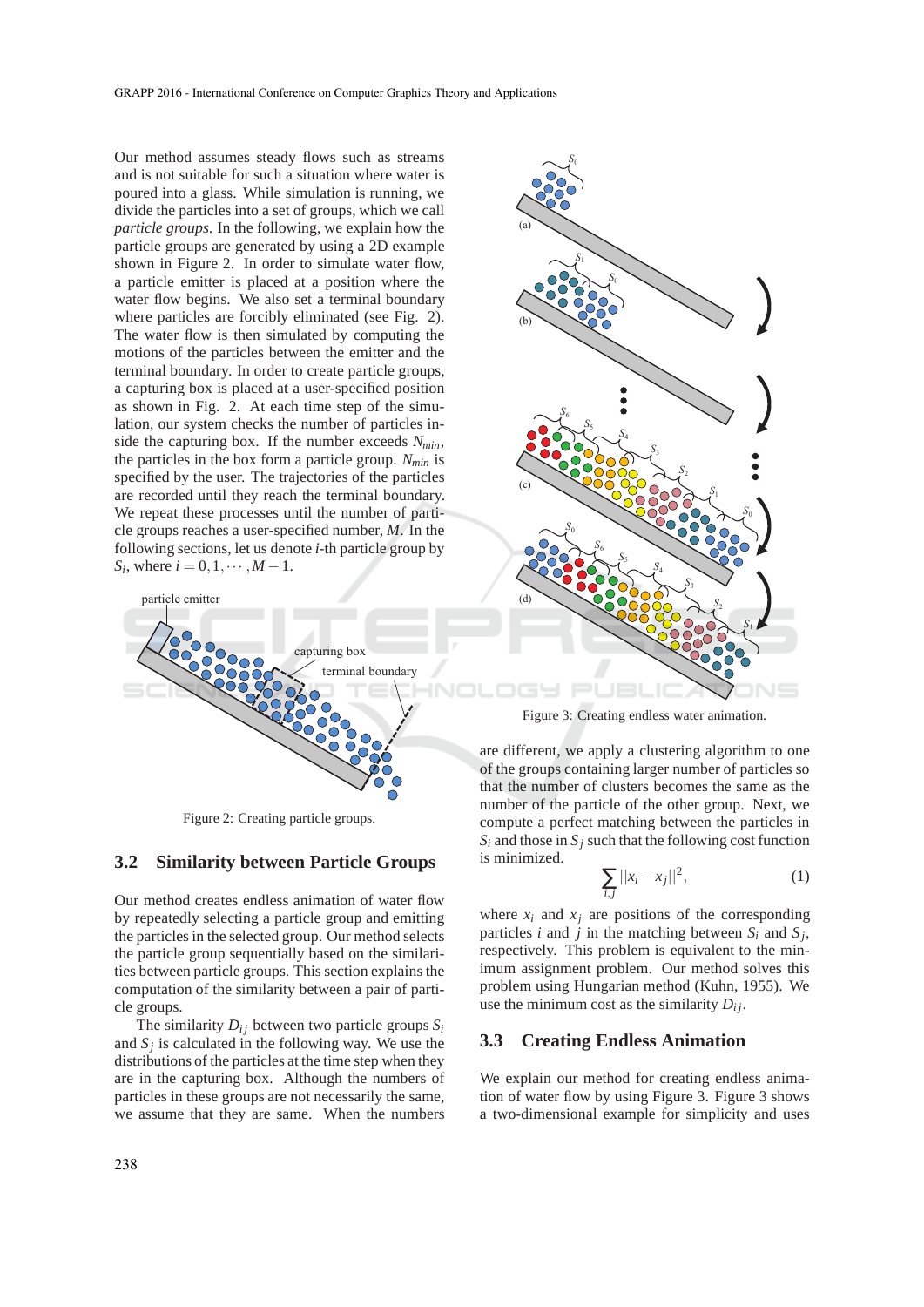seven particle groups, *S*0, *S*1, ..., *S*6. We use similarity  $D_{ij}$  as the transition probability matrix and create the endless animation by randomly choosing the particle groups using  $D_{ij}$ .

First, our method emits particles in  $S_0$  (see Figure 3(a)). We then select a particle group from the rest of the particle groups by using a random number obeying  $D_{0j}/\sum_{k} D_{0k}$  so that a particle group similar to  $S_0$ is likely to be selected. In Figure  $3$  (b),  $S_1$  is selected and the particles in  $S_1$  are emitted. As shown in Fig-



Figure 4: River results using our method.

ure 3(b), the particles in  $S_0$  and  $S_1$  are overlapped in order to reduce the discontinuity between the particle groups. The next particle group is again selected in the same way by using a random number obeying  $D_{1j}/\sum_{k} D_{1k}$ . The endless water animation is created by repeating these processes.



Figure 5: Blending particle groups. The top(a) and middle(b) figures show particles simulated with different conditions. The bottom figure shows particles created by blending particles in (a) and (b).

## **3.4 Blending Particle Groups**

This section describes a method for synthesizing water flows by blending two sets of particle groups that are created by water simulations under two different conditions.

Let us explain the method by using Fig. 5, where the water flow shown in Fig.  $5(c)$  is synthesized by blending particles shown in Figs. 5(a) and (b). Let us denote the two sets of particle groups, *G<sup>a</sup>* and *Gb*, created by using the two results shown in Figs. 5(a) and (b), respectively. We first translate the positions of the particles so that the capturing boxes for  $G_a$  and  $G_b$  are at the same position. Then, the water flow is synthesized by switching the particles in  $G_a$  to the particles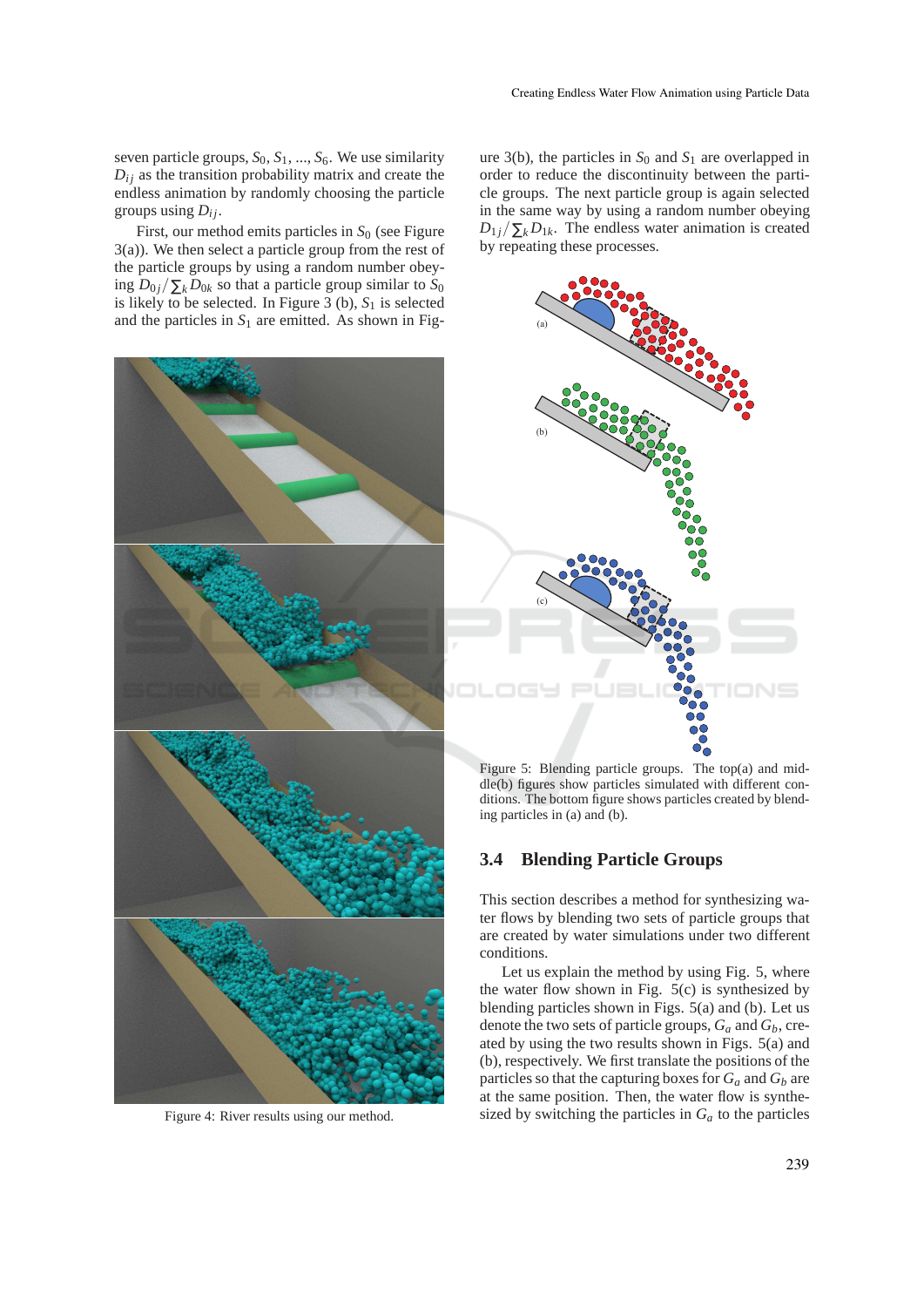in *G<sup>b</sup>* at the position of the capturing box. In order to achieve smooth transitions, a particle group in *G<sup>a</sup>* is switched to a particle group in  $G_b$  that is most similar to the particle group in  $G_a$  in terms of the cost function expressed by Eq. 1. The positions of the particles are linearly blended between the corresponding particles.

### **3.5 Reconstruction of Water Surfaces**

The water surface is reconstructed in the following way. We assign a kernel function for each particle. We use an isotropic kernel function (Müller et al., 2003). A grid covering all the particles is then generated and we accumulate the kernel functions of all the particles into the grid. The water surface is obtained by computing isosurfaces by using the marching cubes method (Lorensen and Cline, 1987). However, when using this method, the discontinuity between the particle groups would be visible. As described in the previous section, the successive particle groups overlap to avoid this problem. The kernel functions of the particles in the overlapped region are blended together so that the discontinuity is less visible. Figure 6 shows an example of water surface reconstruction.



Figure 6: The example of water surface reconstruction.

# **4 RESULTS**

This section shows results using the proposed method. The examples shown in this section are calculated on a PC with Intel Core<sup>TM</sup>i5 2.7GHz(CPU) and 8GB memory. We use a commercial software (RealFlow2013, ) for creating the particle groups. Table 1 shows the calculation time. The images are rendered by Autodesk Maya 2016(Maya2016, ).

Figure 4 shows an example of a synthetic river generated by using proposed method. The number of particles is approximately 20,000. Twenty particle groups are created. The capturing box is placed

Table 1: Calculation times for the two examples.  $T_s$  is the calculation time for creating 200 frame particle data. *TCPG* is the time for creating a single particle data. *TCEA* is the for creating endless animation of 1,000 frames and  $T_{BPG}$  is the time for blending two particle groups consisting of 566 particles.

| Snece $\mid T_s$ | $T_{CPG}$                             | $T_{CFA}$ | $I_{BPG}$ |
|------------------|---------------------------------------|-----------|-----------|
|                  | $\overline{\text{River}}$ 157s 0.001s | 13.773s   |           |
|                  | Pipe   $218s$ 0.001s                  | 8.463s    | 664.573s  |

in front of the particle emitter. This example demonstrates that our method successfully creates endless water animation

Figure 7 shows another example created by blend-









Figure 7: Water flow in the curved pipe. (a) is created by computing motions of particles in the curved pipe. (b) is created by computing particles in the straight pipe with an obstacle in the middle. (c) is created by blending particles in (a) and (b) using our method.